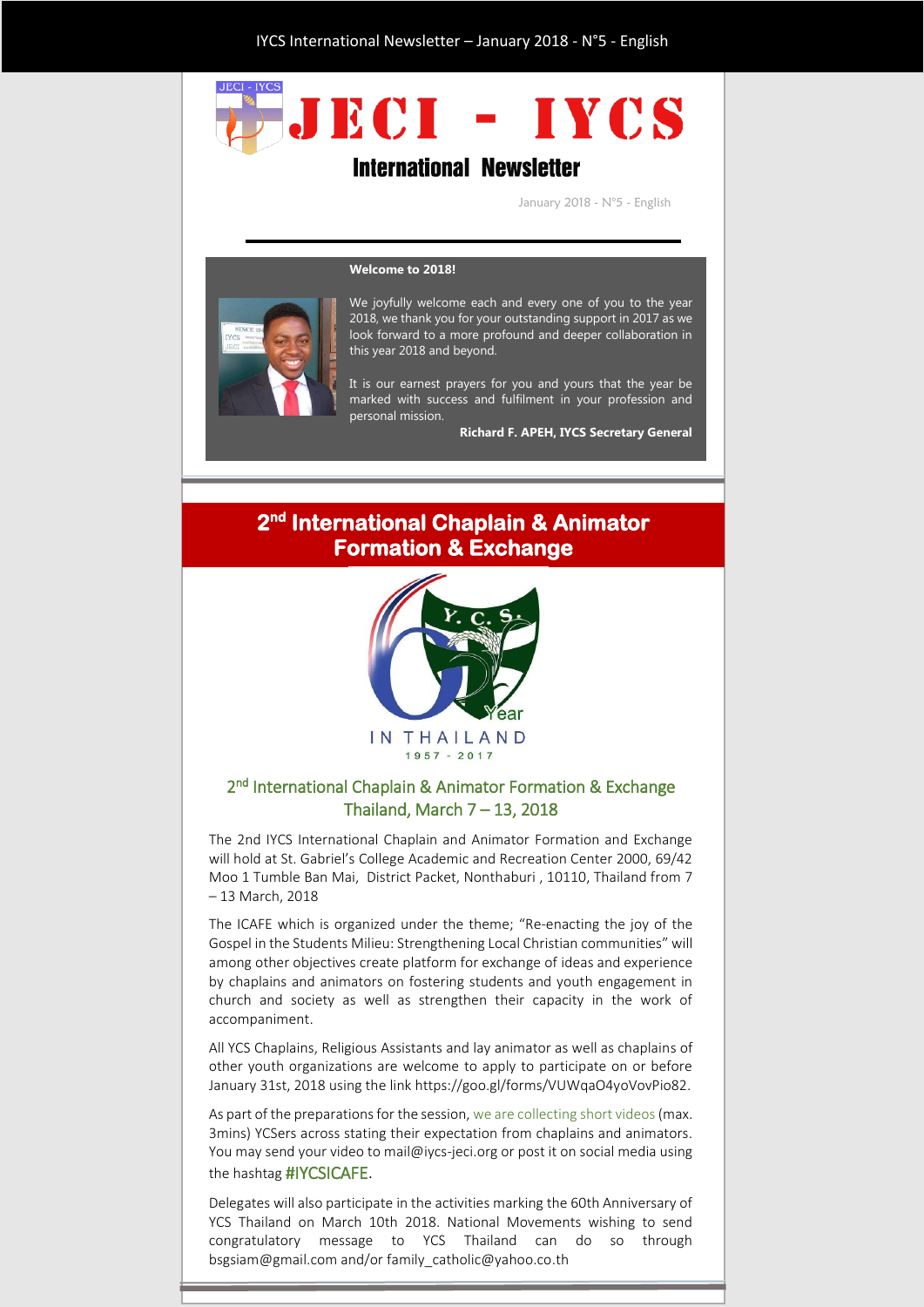#### **Interns / Volunteers**

Ï



Are you a student or young person (age 16 – 30), skilled in Communication, Project Management, Translation (English, French, Spanish and Arabic), Media/online content development and management, interested in volunteering with the International Young Catholic Students (IYCS) in promoting its mission and values either on a part time or long term basis (max. 1 year), are you a student looking for internship in an international youth organization specialized in youth work and advocacy, IYCS International Secretariat in Paris is currently receiving application for Interns and Volunteer for the year 2018.

If you are interested and fall within the above categories, please send us your proposal at [mail@iycs-jeci.org](mailto:mail@iycs-jeci.org) to apply.

### **IYCS World Council 2019**



Following the meeting of the IYCS International Committee held in Amman, Jordan in October 2017, YCS Nigeria has been elected as the host of the 2019 IYCS World Council.

The World Council is the highest decision making organ of our movements and meets every fours to appraise its action plan implementation and define new thematic focus. It also carries out the election of New International Secretariat team and Commissions ratify the election of new regional coordinators and affiliate/disaffiliate member movements

The preparatory document will be launched in June 2018 and will contain questionnaire to collect your opinion ahead of the council.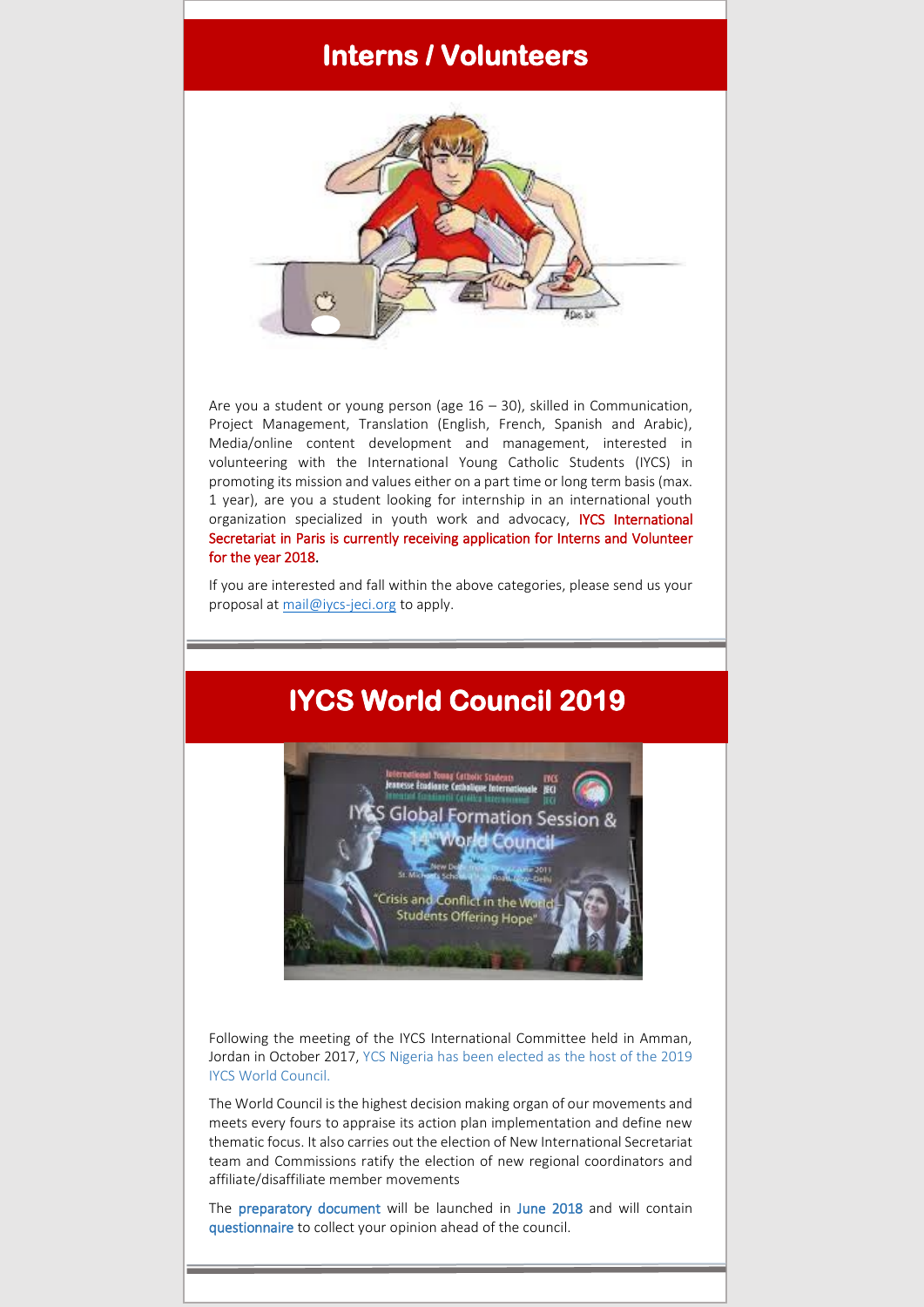## **Facebook Live Interractive Session**



IYCS Secretary General will be Live on Facebook on February 1st 2018 at 12:00 GMT to interact with YCSers and to share updates regarding the actions of IYCS around. We invite all YCS to follow us o[n Facebook](https://www.facebook.com/IYCSJECI/) and to post their comments, questions, suggestions during the Live Facebook interaction.

### **ECOSOC Youth Forum United Nations HQ, New York**



The following have been selected as IYCS delegates to the United Nations Economic and Social Commission Youth Forum holding at the United Nations Headquarters, New York, USA from 30 – 31st January, 2018



Agathe M. SAGNE; IYCS Africa regional

Coordinator



#### Fulgence N. KOUASSI,

JEC Cote d'Ivoire National Coordinator

The ECOSOC Youth Forum is the most institutionalized youth participation mechanism within the UN systems and processes where outcomes of other global and regional youth initiatives and events are captured and distilled for member states. It is an important medium giving young people voice and mobilizing their support for the implementation of the 2030 Agenda.

In the side-line of the youth Forum, they will also participate in a number of other events and side events as well as co-organize a number of breakout sessions. IYCS delegate will also be presenting a shadow report on the